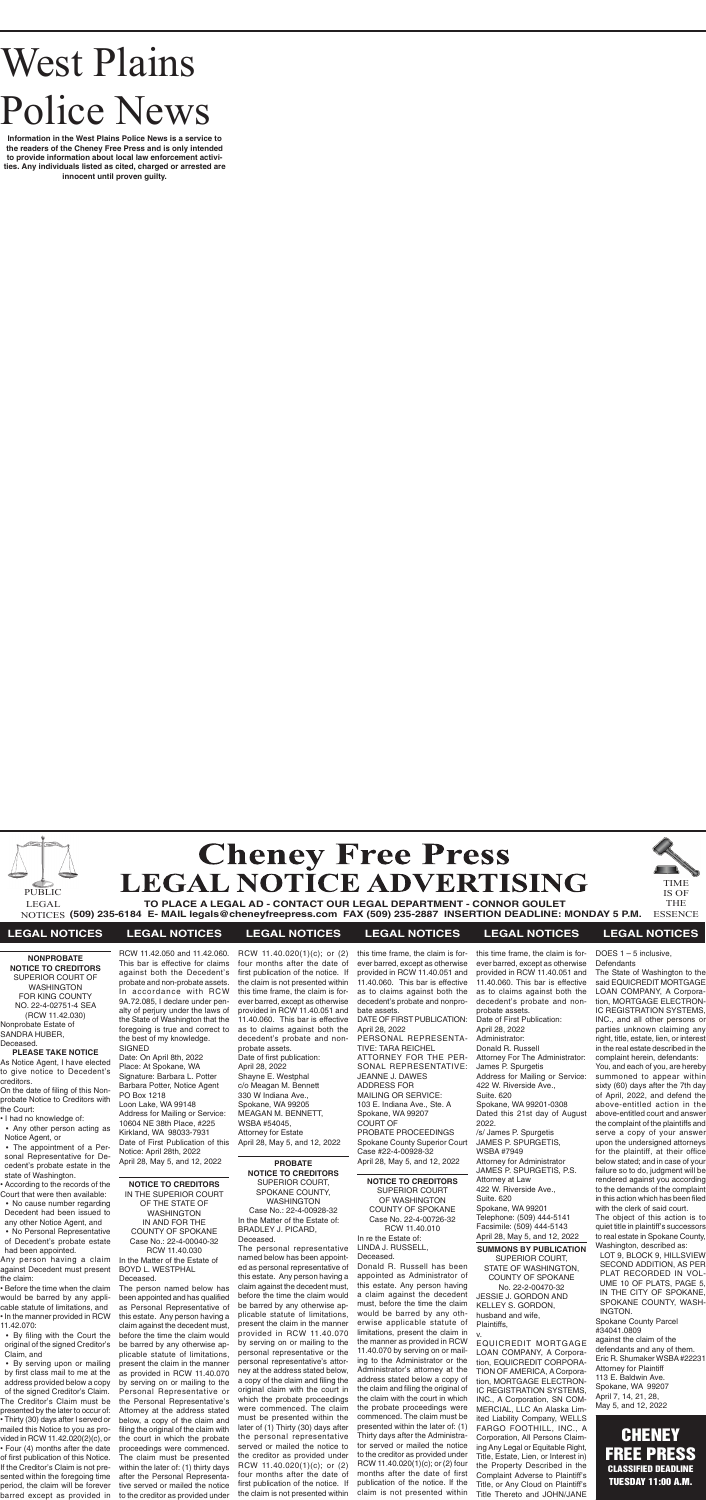**PROBATE NOTICE TO CREDITORS** IN THE SUPERIOR COURT FOR THE STATE OF WASHINGTON IN AND FOR THE COUNTY OF SPOKANE No. 22-4-00654-32 RCW 11.40.030 In the Matter of the Estate of JOANNE B. BROWN, Deceased.

The Personal Representative named below has been appointed as Personal Representative of this estate. Any person having a claim against the decedent must, before the time the claim would be barred by any otherwise applicable statute of limitations, present the claim in the manner as provided in RCW 11.40.070 by serving on or mailing to the Personal Representative or the Personal Representative's attorney at the address stated below a copy of the claim and filing the original of the claim with the court in which the probate proceedings were commenced. The claim must be presented within the later of: (1) Thirty days after the Personal Representative served or mailed the notice to the creditor as provided under RCW 11.40.020(1) (c); or (2) four months after the date of first publication of the notice. If the claim is not presented within this time frame, the claim is forever barred, except as otherwise provided in RCW 11.40.051 and 11.40.060. This bar is effective as to claims against both the decedent's probate and nonprobate assets. Date of first publication:

April 21, 2022 /s/ Debra Peterson Debra Peterson Personal Representative Attorney for Personal Representative: MICHELLE K. FOSSUM, WSBA #20249 SAYRE SAYRE & FOSSUM, P.S. Address for Mailing or Service: 201 West North River Drive, Suite 460 Spokane, Washington 99201-2262 (509) 325-7330

April 21, 28, and May 5, 2022

**PROBATE NOTICE TO CREDITORS** IN THE SUPERIOR COURT FOR THE STATE OF WASHINGTON IN AND FOR THE COUNTY OF SPOKANE No. 22-4-00778-32 RCW 11.40.030 In the Matter of the Estate of NEVA W. HARVEY,

Deceased. The Personal Representative named below has been appointed as Personal Representative of this estate. Any person having a claim against The personal representative the decedent must, before the time the claim would be barred

by any otherwise applicable statute of limitations, present the claim in the manner as provided in RCW 11.40.070 by serving on or mailing to the Personal Representative or the Personal Representative's attorney at the address stated below a copy of the claim and filing the original of the claim with the court in which the probate proceedings were commenced. The claim must be presented within the later of: (1) Thirty days after the Personal Representative served or mailed the notice to the creditor as provided under RCW 11.40.020(1) (c); or (2) four months after the date of first publication of the notice. If the claim is not presented within this time frame, the claim is forever barred, except as otherwise provided in RCW 11.40.051 and 11.40.060. This bar is effective as to claims against both the decedent's probate and nonprobate assets. Date of first publication: April 21, 2022 /s/ Estel B. Harvey Estel B. Harvey Personal Representative Attorney for Personal Representative: MICHELLE K. FOSSUM, WSBA #20249 SAYRE SAYRE & FOSSUM, P.S. Address for Mailing or Service: 201 West North River Drive, Suite 460 Spokane, Washington 99201-2262 (509) 325-7330 April 21, 28, and May 5, 2022

### **PROBATE NOTICE TO CREDITORS** SUPERIOR COURT, STATE OF WASHINGTON, COUNTY OF SPOKANE

NO. 22-4-00824-32 RCW 11.40.030

In the Matter of the Estate of: JUNIA ELIZABETH JENKINS, Deceased.

The Administrator named below has been appointed as Administrator of this estate. Any person having a claim against the decedent must, before the time the claim would be barred by any otherwise applicable statute of limitations, present the claim in the manner as provided in RCW 11.40.070 by serving on or mailing to the Administrator or the Administrator's attorney at the address stated below a copy of the claim and filing the original of the claim with the court. The claim must be presented within the later of: (1) Thirty days after the Administrator served or mailed the notice to the creditor as provided under RCW 11.40.020(3); or (2) four months after the date of first publication of the notice. If the claim is not presented within this time frame, the claim is forever barred, except as otherwise provided in RCW 11.40.051 and 11.40.060. This bar is effective as to claims against both the decedent's probate and nonprobate assets. DATE OF FIRST PUBLICATION: April 21, 2022. TANYA HOLLAND Administrator Address: 6127 N. Oak St. Spokane, WA 99205 DOUGLAS • EDEN By: BRENT T. STANYER Attorney for Estate 717 W. Sprague Ave., Ste. 1500 Spokane, Washington 99201-3923 Telephone: (509) 455-5300 April 21, 28, and May 5, 2022

**NOTICE TO CREDITORS** SUPERIOR COURT, STATE OF WASHINGTON, COUNTY OF SPOKANE NO. 22400896-32 In Re The Matter of the Estate of: MARGARET J. ENGDAHL, Deceased.

The Personal Representative named below has been appointed and has qualified as Personal Representative of the estate. Persons having claims against the deceased must, prior to the time such claims would be barred by any otherwise applicable statute of limitations, serve their claims on the Personal Representative or

### **NONPROBATE NOTICE TO CREDITORS**

SUPERIOR COURT, STATE OF WASHINGTON, COUNTY OF SPOKANE NO. 22-4-00881-32

In the Matter of the Estate of: MARGERY IDELLE WADE, Deceased.

The notice agent named below has elected to give notice to creditors of the above-named decedent. As of the date of the filing of a copy of this notice

with the court, the notice agent has no knowledge of any other person acting as notice agent or of the appointment of a personal representative of the decedent's estate in the State of Washington. According to the records of the court as are available on the date of the filing of this notice with the court, a cause number regarding the decedent has not been issued to any other notice agent and a personal representative of the decedent's estate has not been appointed.

Any person having a claim against the decedent that arose before the decedent's death must, before the time the claim would be barred by any otherwise applicable statute of limitations, present the claim in the manner as provided in RCW

11.42.070 by serving on or mailing to the notice agent or the notice agent's attorney at the address stated below a copy of the claim and filing the original of the claim with the court. The claim must be presented within the later of: (1) thirty days after the notice agent served or mailed the notice to the creditor as provided under RCW 11.42.020(2)(c); or (2) four months after the date of first publication of the notice. If the claim is not presented within this time frame, the claim will be forever barred, except as otherwise provided in RCW 11.42.050 and 11.42.060. This bar is effective as to claims against both the decedent's probate and nonprobate assets. Date of First Publication: April 28, 2022.

### **Certificate**

The notice agent certifies under penalty of perjury under the laws of the State of Washington that the foregoing is true and correct. DATED April 28, 2022, at Spokane, Washington. MICHAEL D. WADE, NOTICE AGENT Address: 3711 S. Hwy 27, G306 Spokane Valley, WA 99206 DOUGLAS • EDEN By: KJIRSTIN GRAHAM, WSBA 40328 Attorneys for Notice Agent 717 W. Sprague Ave., Ste. 1500 Spokane, Washington 99201 April 28, May 5, and 12, 2022

## **PROBATE NOTICE TO CREDITORS** SUPERIOR COURT, STATE OF WASHINGTON

COUNTY OF SPOKANE Case No.: 22-4-00826-32 RCW 11.40.030 In the Matter of the Estate of: BECKY CORIGLIANO, Deceased.

The personal representative named below has been appointed as personal representative of this estate. Any person having a claim against the decedent must, before the time the claim would be barred by any otherwise applicable statute of limitations, present the claim in the manner as provided in RCW 11.40.070 by serving on or mailing to the personal representative or the personal representative's attorney at the address stated below a copy of the claim and filing the original of the claim with the court. The claim must be presented within the later of: (1) Thirty days after the personal representative served or mailed the notice to the creditor as provided under RCW 11.40.020(3); or (2) four months after the date of first publication of the notice. If the claim is not presented within this time frame, the claim is forever barred, except as otherwise provided in RCW 11.40.051 and 11.40.060. This bar is effective as to claims against both the decedent's probate and nonprobate assets. DATE OF FIRST PUBLICATION: April 28, 2022. BRENDA GUINN Personal Representative Address: 3222 E. 14th Ave. Spokane, WA 99202 DOUGLAS • EDEN By: WILLIAM D. EDEN Attorney for Estate 717 W. Sprague Ave., Ste. 1500 Spokane, Washington

99201-3923 Telephone: (509) 455-5300 April 28, May 5, and 12, 2022

**NONPROBATE NOTICE TO CREDITORS** SUPERIOR COURT OF WASHINGTON FOR SPOKANE COUNTY NO. 22400916-32

RCW 11.42.030 In the Matter of the Nonprobate Estate of ALBERT A. WEIGUM,

Deceased.

The notice agent named below has elected to give notice to creditors of the above-named decedent. As of the date of the filing of a copy of this notice with the court, the notice agent has no knowledge of any other person acting as notice agent or of the appointment of a personal representative of the decedent's estate in the state of Washington. According to the records of the court as are available on the date of the filing of this notice with the court, a cause number regarding the decedent has not been issued to any other notice agent and a personal representative of the decedent's estate has not been appointed.

Any person having a claim against the decedent must, before the time the claim would be barred by any otherwise applicable statute of limitations, present the claim in the manner as provided in RCW 11.42.070 by serving on or mailing to the notice agent or the notice agent's attorney at the address stated below a copy of the claim and filing the original of the claim with the court in which the notice agent's declaration and oath were filed. The claim must be presented within the later of: (1) Thirty days after the notice agent served or mailed the notice to the creditor as provided under RCW 11.42.020(2)(c); or (2) four months after the date of first publication of the notice. If the claim is not presented within this time frame, the claim is forever barred, except as otherwise provided in RCW 11.42.050 and 11.42.060. This bar is effective as to claims against both the decedent's probate and nonprobate assets. DATE OF FIRST PUBLICATION OF THIS NOTICE: April 28, 2022.

The notice agent declares under penalty of perjury under the laws of the state of Washington on March 31, 2022, at Deer Park, Washington, that the foregoing is true and correct. NOTICE AGENT: /s/ ROCKY DEAN WEIGUM ROCKY DEAN WEIGUM Attorney for Notice Agent: Bruce W. Hondle, PLLC P.O. Box 18400 Spokane, WA 99228-0400 (509)464-4779 ADDRESS OF NOTICE AGENT FOR SERVICE: ROCKY DEAN WEIGUM 36525 N West Branch Rd Deer Park, WA 99006 ADDRESS OF NOTICE AGENT FOR MAILING: ROCKY DEAN WEIGUM PO Box 2335 Deer Park, WA 99006 April 28, May 5, and 12, 2022

**SUMMONS BY PUBLICATION**

SUPERIOR COURT, STATE OF WASHINGTON, COUNTY OF SPOKANE No. 22200670-32 In re the Petition for Change of Name of: THERON RIDGE REIN, a minor child.

The State of Washington to the said Respondent,

BRIELLE REIN:

You are hereby summoned to appear within sixty days after the date of the first publication of this summons, to wit, within sixty days after the April 7th, 2022, and defend the above entitled action in the above entitled court, and answer the petition of the petitioner, Michael Fitzpatrick, and serve a copy of your answer upon the undersigned attorney for petitioner, Amy Rimov, at her office below stated; and in case of your failure so to do, judgment will be rendered against you according to the demand of the

**PROBATE NOTICE TO CREDITORS** SUPERIOR COURT, STATE OF WASHINGTON COUNTY OF SPOKANE

Case No.: 22-4-00825-32 RCW 11.40.030 In the Matter of the Estate of: ANN D. HOUGH, Deceased.

named below has been appoint-

ed as personal representative of this estate. Any person having a claim against the decedent must, before the time the claim would be barred by any otherwise applicable statute of limitations, present the claim in the manner as provided in RCW 11.40.070 by serving on or mailing to the personal representative or the personal representative's attorney at the address stated below a copy of the claim and filing the original of the claim with the court. The claim must be presented within the later of: (1) Thirty days after the personal representative served or mailed the notice to the creditor as provided under RCW 11.40.020(3); or (2) four months after the date of first publication of the notice. If the claim is not presented within this time frame, the claim is forever barred, except as otherwise provided in RCW 11.40.051 and 11.40.060. This bar is effective as to claims against both the decedent's probate and nonprobate assets.

DATE OF FIRST PUBLICATION: April 21, 2022. GREGORY BEAMAN Personal Representative Address: 15307 N. Wilson Ct. Mead, WA 99021 DOUGLAS • EDEN By: KJIRSTIN GRAHAM Attorney for Estate 717 W. Sprague Ave., Ste. 1500 Spokane, Washington 99201-3923 Telephone: (509) 455-5300 April 21, 28, and May 5, 2022

**PROBATE NOTICE TO CREDITORS** IN THE SUPERIOR COURT FOR THE STATE OF WASHINGTON IN AND FOR THE COUNTY OF SPOKANE No. 22-4-00775-32 RCW 11.40.030 In the Matter of the Estate of MICHAEL WILLIAM ROSHEK,

Deceased. The Personal Representative named below has been appointed as Personal Representative of this estate. Any person having a claim against the decedent must, before the time the claim would be barred by any otherwise applicable statute of limitations, present the claim in the manner as provided in RCW 11.40.070 by serving on or mailing to the Personal Representative or the Personal Representative's attorney at the address stated below a the claim and filing the original of the claim with the court in which the probate proceedings were commenced. The claim must be presented within the later of: (1) Thirty days after the Personal Representative served or mailed the notice to the creditor as provided under RCW 11.40.020(1) (c); or (2) four months after the date of first publication of the notice. If the claim is not presented within this time frame, the claim is forever barred, except as otherwise provided in RCW 11.40.051 and 11.40.060. This bar is effective as to claims against both the decedent's probate and nonprobate assets. Date of first publication: April 21, 2022 /s/ Cheri Wheeler Roshek Cheri Wheeler Roshek Personal Representative Attorney for Personal Representative: MICHELLE K. FOSSUM, WSBA #20249 SAYRE SAYRE & FOSSUM, P.S. Address for Mailing or Service: 201 West North River Drive, Suite 460 Spokane, Washington 99201-2262 (509) 325-7330 April 21, 28, and May 5, 2022

**SUMMONS BY PUBLICATION** SUPERIOR COURT,

STATE OF WASHINGTON, COUNTY OF SPOKANE NO. 22-2-00887-32

NUMERICA CREDIT UNION, Plaintiff, v.

PAUL MUNFORD individually and the marital community of

PAUL MUNFORD and JANE

DOE MUNFORD, husband and wife,

Defendants.

The State of Washington to the said Paul Munford and Jane Doe Munford:

You are hereby summoned to appear within sixty days after the date of the first publication of this summons, to wit, within sixty days after the 31st day of March, 2022, and defend the above entitled action in the above entitled court, and answer the complaint of the plaintiff Numerica Credit Union, and serve a copy of your answer upon the undersigned attorneys' for plaintiff Numerica Credit Union, at their office below stated; and in case of your failure so to do, judgment will be rendered against you according to the demand of the complaint, which has been filed with the clerk of said court. This is an action to recover on a complaint for monies due and for defendants failure to pay.

March 31, April 7, 14, 21, 28, and May 5, 2022

**NOTICE TO CREDITORS** IN THE SUPERIOR COURT OF THE STATE OF WASHINGTON IN AND FOR THE COUNTY OF SPOKANE Case No.: 22-4-00874-32 RCW 11.40.030 In the Matter of the Estate of PAUL D. AND

DEBORAH A. WEEKLEY Deceased. The person named below has

been appointed and has qualified as Personal Representative of this estate. Any person having a claim against the decedent must, before the time the claim would be barred by any otherwise applicable statute of limitations, present the claim in the manner as provided in RCW 11.40.070 by serving on or mailing to the Personal Representative or the Personal Representative's Attorney at the address stated below, a copy of the claim and filing the original of the claim with the court in which the probate proceedings were commenced. The claim must be presented within the later of: (1) thirty days after the Personal Representative served or mailed the notice to the creditor as provided under RCW 11.40.020(1)(c); or (2) four months after the date of first publication of the notice. If the claim is not presented within this time frame, the claim is forever barred, except as otherwise provided in RCW 11.40.051 and 11.40.060. This bar is effective as to claims against both the decedent's probate and nonprobate assets. Date of first publication: April 21, 2022 Kathleen Caler, P.R. c/o Meagan M. Bennett 330 W Indiana Ave., Spokane, WA 99205 MEAGAN M. BENNETT, WSBA #54045, Attorney for Estate April 21, 28, and May 5, 2022

> **PROBATE NOTICE TO CREDITORS** SUPERIOR COURT, STATE OF WASHINGTON COUNTY OF SPOKANE NO. 22-4-00827-32 RCW 11.40.030 In the Matter of the Estate of:

**NOTICE TO CREDITORS** SUPERIOR COURT, STATE OF WASHINGTON, SPOKANE COUNTY No. 22-4-00922-32 (RCW 11.40.030) In the Matter of the Estate of: JAMES A. LIPPOLD, Deceased.

The Personal Representative named below has been appointed as Personal Representative of this estate. Any person having a claim against the decedent that arose before the decedent's death must, before the time the claim would be barred by any otherwise applicable statute of limitations, present the claim in the manner as provided in RCW 11.40.070 by serving

with the clerk of said court. This is an action for the name change of a minor. LAW OFFICE OF AMY RIMOV, J.D. P.S. Amy Rimov, Petitioner's Attorney. WSBA 30613 1312 N Monroe St, Ste 116, Spokane, WA 99201 (509) 835-5377 April 7, 14, 21, 28, May 5, and 12, 2022

petition, which has been filed on the attorney of record at the address stated below and must file an executed copy of the claim with the Clerk of this Court within four (4) months after the date of first publication of this Notice or within four (4) months after the date of the filing of the copy of this Notice with the Clerk of the Court, whichever is later or, except under those provisions included in RCW 11.40.011 or RCW 11.40.013, the claim will be forever barred. DATE OF FILING COPY OF

NOTICE TO CREDITORS with Clerk of Court: April 20, 2022 DATE OF FIRST PUBLICATION: April 28, 2022 /s/ Thomas L. Engdahl THOMAS L. ENGDAHL Personal Representative April 28, May 5, and 12, 2022

on or mailing to the Personal Representative or the personal representative's attorney at the address stated below a copy of the claim and filing the original of the claim with the Court. The claim must be presented within the later of: (a) Thirty days after the personal representative served or mailed the notice to the creditor as provided under RCW 11.40.020; or (b) four months after the date of first publication of the notice. If the claim is not presented within this time frame, the claim will be forever barred, except as otherwise provided in RCW 11.40.051 and 11.40.060. This bar is effective as to claims against both the decedent's probate and nonprobate assets. Date of First Publication: April 28, 2022 Personal Representative: ROBERT G. LIPPOLD Attorney for Personal Representative: CAROL J. HUNTER Address for Mailing or Service: HUNTER ELDER LAW, PLLC

2208 West Second Avenue Spokane, WA 99201-5417 (509) 747-0101 April 28, May 5, and 12, 2022 RONALD JAY MAIN, Deceased.

The Administrator named below has been appointed as Administrator of this estate. Any person having a claim against the decedent must, before the time the claim would be barred by any otherwise applicable statute of limitations, present the claim in the manner as provided in RCW 11.40.070 by serving on or mailing to the Administrator or the Administrator's attorney at the address stated below a copy of the claim and filing the original of the claim with the court. The claim must be presented within the later of: (1) Thirty days after the Administrator served or mailed the notice to the creditor as provided under RCW 11.40.020(3); or (2) four months after the date of first publication of the notice. If the claim is not presented within this time frame, the claim is forever barred, except as otherwise provided in RCW 11.40.051 and 11.40.060. This bar is effective as to claims against both the decedent's probate and nonprobate assets. DATE OF FIRST PUBLICATION:

April 28, 2022. BARBARA MAIN Administrator Address: 436 Stauffer Dr. Hastings, MI 49058 DOUGLAS • EDEN By: KJIRSTIN GRAHAM Attorney for Estate 717 W. Sprague Ave., Ste. 1500 Snokane, Washington 99201-3923 Telephone: (509) 455-5300 April 28, May 5, and 12, 2022

## **PUBLIC NOTICE CITY OF MEDICAL LAKE SHORELINE MASTER PROGRAM FINAL ACTION**

The Washington State Department of Ecology (Department) hereby provides notice, as required by the Shoreline Management Act (RCW 90.58.090(8)), that the Department has taken final action and approved amendments to the City of Medical Lake Shoreline Master Program.

This action completes the City's periodic review under RCW 90.58.080(4).

Per RCW 90.58.090, the effective date of the City's shoreline master program amendment is April, 29, 2022.

Per RCW 90.58.190(2) and RCW 36.70A.290, petitions of appeal must be filed with the Growth Management Hearings Board within 60 days of publication of this notice. More info: 509-329-3550 or https://ecology.wa.gov/Water-Shorelines/ Shoreline-coastal-management/ Shoreline-coastal-planning/ Shoreline-Master-Programsamendments.

To request materials in a format for the visually impaired, call 360-407-6831, Relay Service 711, or TTY 877-833-6341. May 5, 2022

**PROBATE NOTICE TO CREDITORS** SUPERIOR COURT OF WASHIN IN AND FOR WHITMAN COUNTY Case No.: 22 4 00069 38 RCW 11.40.030 In the Matter of the Estate of: ROBERT F. PATRICK, Deceased. The Co-Personal Representatives named below have been appointed as Co-Personal Representatives of this estate. Any persons having claims against the deceased must, before the time such claim would be barred by any otherwise applicable statute of limitations, present the claim in the manner as provided in RCW 11.40.070 by serving on or mailing to the Copersonal Representatives or the Co-Personal Representatives' attorney at the address stated below a copy of the claim and filing the original of the claim with the court in which the probate proceedings were commenced. The claim must be presented within the later of: (1) Thirty days after the Co-Personal Representatives served or mailed the notice to the creditor as provided under RCW 11.40.020 (1)(c); or (2) four months after the date of first publication of the notice. If the claim is not presented within this time frame, the claim is forever barred, except as otherwise provided in RCW 11.40.051 and 11.40.060. This bar is effective as to claims against both the decedent's probate and nonprobate assets. DATE OF FIRST PUBLICATION: May 5, 2022 /s/ TODD R. PATRICK TODD R. PATRICK, Co-personal representative of the Estate of Robert F. Patrick, Deceased Address: 9029 NE 36th Street Yarrow Point, WA 98004 /s/ MARK H. PATRICK MARK H. PATRICK, Co-personal representative of the Estate of Robert F. Patrick, Deceased Address: 5906 E. 25th Lane Spokane, WA 99223 AITKEN, SCHAUBLE, PATRICK, NEILL & SCHAUBLE Linda M. Schauble, WSBA #014707 Attorneys for Estate P.O. Box 307 Pullman, WA 99163 (509) 334-3505 May 5, 12, and 19, 2022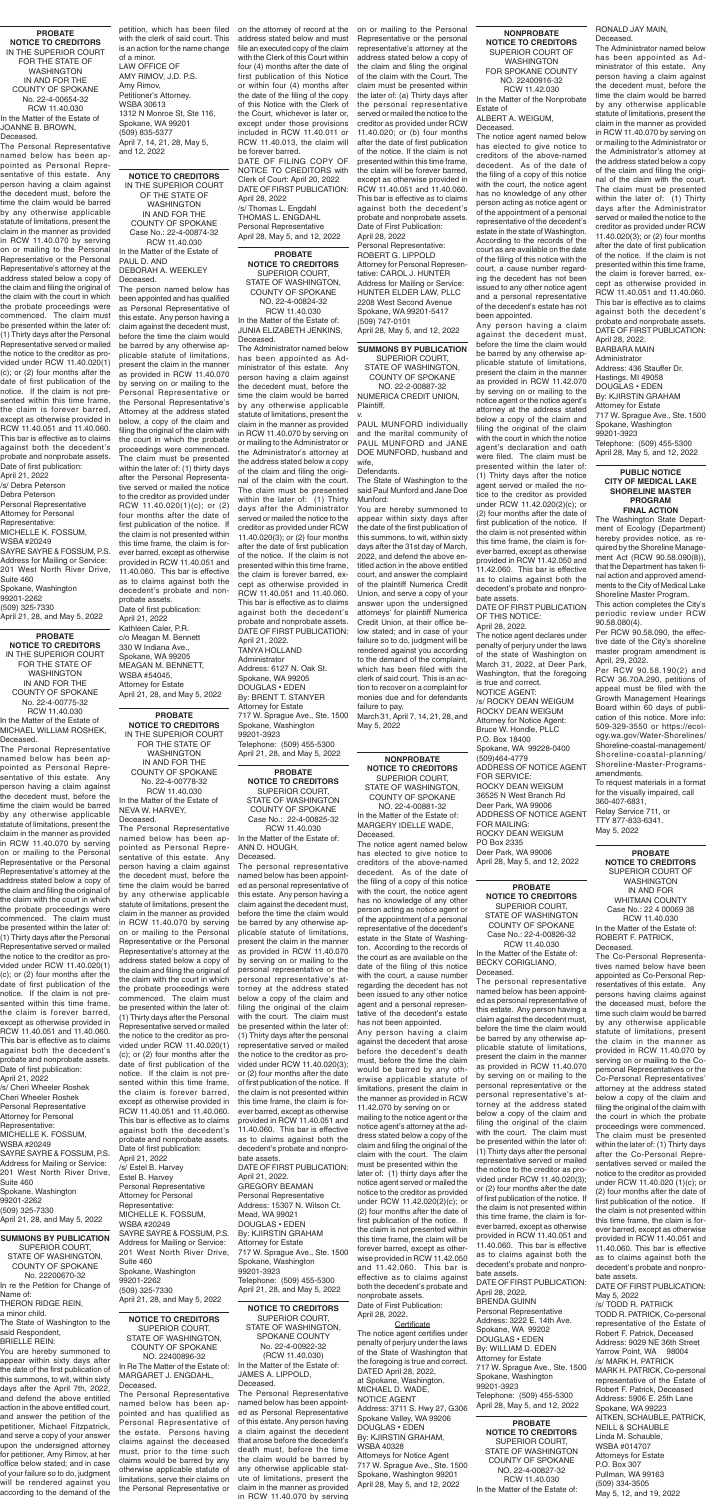## **FOR LEGAL ADVERTISEMENTS CALL 235-6184**

## **PUBLIC NOTICE Notice of SEPA Determination**

**NOTICE IS HEREBY GIVEN**; The City of Airway Heights has issued a Mitigated Determination of Non-Significance (M\DNS) under the State Environmental Policy Act Rules (WAC 197-11) for this proposal. After review of a completed environmental checklist and other information

on file with the City, it has been determined that this proposal will not have a probable significant adverse environmental impact. **APPLICATION #**: LUA2022-0006 **APPLICANT**: Pacific Land Holdings, LLC, PO Box 12604, Everett, WA 98206

**PROPOSAL**: Binding Site Plan and associated development including a phased development of a storage yard for construction materials and RV storage (Phase I), two spec buildings and parking (Phase II), and three additional spec buildings and parking (Phase III)

### **PARCEL NUMBER**: **15252.0406 PROJECT LOCATION**:

12032 W 21st Ave., Airway Heights, WA 99001

**PROBATE NOTICE TO CREDITORS** SUPERIOR COURT, STATE OF WASHINGTON, COUNTY OF SPOKANE No. 22-4-00959-32 RCW 11.40.030 In the Matter of the Estate of:

TIMOTHY JOHN DRAGGOO, Deceased. The Personal Representative

named below has been appointed and has qualified as Personal Representative of this Estate. The Personal Representative has appointed the attorneys of record named below agent for service of all claims. Persons having claims against the deceased must, prior to the time such claims would be barred by any otherwise applicable statute of limitations, serve their claims on the attorneys of record at the address stated below and file an executed copy of the claim with the Clerk of this Court within four months after the date of first publication of this notice or within four months after the date of the filing of the copy of this notice with the Clerk of Court, whichever is later, or, except under those provisions included in R.C.W. 11.40.011 or 11.40.013, the claim will be forever barred. This bar is effective as to claims against both the probate assets and non-probate assets of the decedent.

DATE OF FILING OF NOTICE TO CREDITORS with Clerk of Court: April 28, 2022. DATE OF FIRST PUBLICATION: May 5, 2022 DARCEY DRAGGOO Personal Representative Presented by: CATHERINE KARDONG, WSBA No. 47144 WINSTON & CASHATT, LAWYERS, 601 W Riverside, Suite 1900 Spokane, WA 99201 Phone: (509) 838-6131 Attorneys for DARCEY DRAGGOO Personal Representative May 5, 12, and 19, 2022

**NOTICE TO CREDITORS** SUPERIOR COURT, STATE OF WASHINGTON, SPOKANE COUNTY NO. 22-4-00979-32 In the Matter of the Estate of:

RACHELLE (NMI) BARBER, Deceased. The General Administrator named below has been appointed as General Administrator of this estate. Any person having a claim against the decedent must, before the time such claims would be barred by any otherwise applicable statute of limitations, present the claim in the manner provided by RCW 11.40.070 by serving on or mailing to the General Administrator or the General Administrator's attorney of record, at the address stated below a copy of the claim and filing the original of the claim with the court in which the probate proceedings were commenced. The claim must be presented within the later of: (1) Thirty days after the General Administrator served or mailed the notice to the creditor as provided under RCW 11.040.020(1)(c); or (2) four months after the date of first publication of the notice. If the claim is not presented within this time frame, the claim is forever barred, except as otherwise provided in RCW 11.040.051 and 11.40.060. This bar is effective as to claims against both the decedent's probate and nonprobate assets. DATE OF FIRST PUBLICATION: May 5, 2022 /S/ Gregory S. Morrison

GREGORY S. MORRISON, WSBA #15123 Attorney for the General Administrator Address for Service: 921 W. Broadway, Ste. 302 Spokane, WA 99201 /S/ Jon G. Barber JON G. BARBER General Administrator May 5, 12, and 19, 2022

**NOTICE TO CREDITORS** SUPERIOR COURT, STATE OF WASHINGTON,

SPOKANE COUNTY NO. 22-4-00979-32

In the Matter of the Estate of: RACHELLE (NMI) BARBER, Deceased.

> FERDA, LLC d/b/a RESTORA-TION 1 OF SPOKANE, a Washington limited liability company, **Plaintiff**

The General Administrator named below has been appointed as General Administrator of this estate. Any person having a claim against the decedent must, before the time such claims would be barred by any otherwise applicable statute of limitations, present the claim in the manner provided by RCW 11.40.070 by serving on or mailing to the General Administrator or the General Administrator's attorney of record, at the address stated below a copy of the claim and filing the original of

**PROBATE NOTICE TO CREDITORS** SUPERIOR COURT OF **WASHINGTON** FOR SPOKANE COUNTY NO. 22 400927-32 RCW 11.40.030 In the Matter of the Estate of:

### ROBERT L. HILL, Deceased.

The Personal Representative named below has been appointed as Personal Representative of this estate. Any person having a claim against the Decedent must, before the time the claim would be barred by any otherwise applicable statute of limitations, present the claim in the manner as provided in RCW 11.40.070 by serving

uniør Whirl

by Hal Kaufman

**PROBATE NOTICE TO CREDITORS IN THE SUPERIOR COURT FOR THE STATE OF WASHINGTON IN AND FOR THE COUNTY OF SPOKANE** No. 22-4-00679-32 RCW 11.40.030 In the Matter of the Estate of MARY ANN BOND,

Deceased. The Personal Representative named below has been appointed as Personal Representative of this estate. Any person having a claim against the decedent must, before the time the claim would be barred by any otherwise applicable statute of limitations, present the claim in the manner as provided in RCW 11.40.070 by serving on or mailing to the Personal Representative or the Personal Representative's attorney at the address stated below a copy of the claim and filing the original of the claim with the court in which the probate proceedings were commenced. The claim must be presented within the later of: (1) Thirty days after the Personal Representative served or mailed the notice to the creditor as provided under RCW 11.40.020(1) (c); or (2) four months after the date of first publication of the notice. If the claim is not presented within this time frame, the claim is forever barred, except as otherwise provided in RCW 11.40.051 and 11.40.060. This bar is effective as to claims against both the decedent's probate and nonprobate assets. Date of first publication: May 5, 2022 /s/ Dan M. Bond Dan M. Bond Personal Representative Attorney for Personal Representative: MICHELLE K. FOSSUM, WSBA #20249 SAYRE SAYRE & FOSSUM, P.S. Address for Mailing or Service: 201 West North River Drive,

**Defendants** 

Suite 460 Spokane, Washington 99201-2262 (509) 325-7330 May 5, 12, and 19, 2022

**PROBATE NOTICE TO CREDITORS** SUPERIOR COURT, SPOKANE COUNTY, WASHINGTON Case No.: 22-4-00969-32 In the Matter of the Estate of: JESSIE L. MITCHELL,

Deceased. The personal representative named below has been appointed as personal representative of this estate. Any person having a claim against the decedent must, before the time the claim would be barred by any otherwise applicable statute of limitations, present the claim in the manner provided in RCW 11.40.070 by serving on or mailing to the personal representative or the personal representative's attorney at the address stated below, a copy of the claim and filing the original claim with the court in which the probate proceedings were commenced. The claim must be presented within the later of (1) Thirty (30) days after the personal representative served or mailed the notice to the creditor as provided under RCW 11.40.020(1)(c); or (2) four months after the date of first publication of the notice. If the claim is not presented within this time frame, the claim is forever barred, except as otherwise provided in RCW 11.40.051 and 11.40.060. This bar is effective as to claims against both the decedent's probate and nonprobate assets. DATE OF FIRST PUBLICATION: May 5, 2022 PERSONAL REPRESENTA-TIVE: Angela Roll ATTORNEY FOR THE PER-SONAL REPRESENTATIVE: Joshua P. Grewe, WSBA #53653 ADDRESS FOR MAILING OR SERVICE: 103 E. Indiana Ave., Ste. A Spokane, WA 99207 COURT OF PROBATE PROCEEDINGS Spokane County Superior May 5, 12, and 19, 2022

> **SHERIFF'S PUBLIC NOTICE OF SALE OF REAL PROPERTY** IN THE SUPERIOR COURT OF THE STATE OF WASHINGTON FOR SPOKANE COUNTY CAUSE NO. 21-2-01047-32

vs JESSICA WOOD and JOHN DOE WOOD, and the marital



**WAIT UP!** Hey, wait for us. Which family member is first to swim to its mother's side? Take a guess.

ZOO'S WHO! It is the size of a hefty cat, has a long, ugly prehensile tail, carries its young in a pouch. When frightened it may feign death. What animal is that? runssodo ue s.µ

LINK-UPS! Challenge: See how quickly you can turn these 10 one-syllable words, right, into five two-syllable words by linking those on the left with those on the right.

Use a pencil to draw lines from left to right in making link-up connections.

F.Y.I.: A plat, in case you're wondering, is a surveying term for a chart or map.

Time limit: Not more than 30 seconds. Answers are below, if you need them.

Plat, form-platform. Piece, meal-piecemeal. Plum, met-plummet. Prim, rose-primrose. Par, boil-parboil.



## **OUT OF THE HAT NUMBER PAIRS**

TEN numbers  $-1$  through 10-are placed in a hat, whereupon they are withdrawn two at a time.

Pairs of numbers withdrawn in the process total 4, 7, 11, 16 and 17, respectively. You are asked to determine which two numbers drawn total each of these five amounts.

Remember, numbers in the hat are 1 through 10. Your task is to find five pairs of these numbers that total the stated amounts.

Hint: Only two of those in the hat can possibly total  $4 - 1$  and 3. Take it from there.

> .6 bns 8 ,01 bns 8 ,7 bns Pairings are: 1 and 3, 2 and 5, 4



**PROBATE NOTICE TO CREDITORS** SUPERIOR COURT, SPOKANE COUNTY, WASHINGTON Case No.: 22-400970-32 In the Matter of the Estate of: RONALD STONE and LAVERNE STONE, Deceased.

The personal representative named below has been appointed as personal representative of this estate. Any person having a claim against the decedent must, before the time the claim would be barred by any otherwise applicable statute of limitations, present the claim in the manner provided in RCW 11.40.070 by serving on or mailing to the personal representative or the personal representative's attorney at the address stated below, a copy of the claim and filing the original claim with the court in which the probate proceedings were commenced. The claim must be presented within the later of (1) Thirty (30) days after the personal representative served or mailed the notice to the creditor as provided under RCW 11.40.020(1)(c); or (2) four months after the date of first publication of the notice. If the claim is not presented within this time frame, the claim is forever barred, except as otherwise provided in RCW 11.40.051 and 11.40.060. This bar is effective as to claims against both the decedent's probate and nonprobate assets. DATE OF FIRST PUBLICATION: May 5th, 2022 PERSONAL REPRESENTA-TIVE: JANETTE S. SOULIER ATTORNEY FOR THE PER-SONAL REPRESENTATIVE: JOSHUA P. GREWE, WSBA #53653 ADDRESS FOR MAILING OR SERVICE: 103 E. Indiana Ave., Ste. A Spokane, WA 99207 COURT OF PROBATE PROCEEDINGS: Spokane County Superior May 5, 12, and 19, 2022

**AMENDED SUMMONS PUBLICATION** SUPERIOR COURT, STATE OF WASHINGTON, COUNTY OF SPOKANE No. 22-3-00749-32 HANNAH ALMUQRIN, Petitioner,

V. MOHAMMED ALMUQRIN, Respondent.

The State of Washington to the said Respondent, Mohammed Alrnuqrin:

You are hereby summoned to appear within sixty days after the date of the first publication of this Summons, to wit, within sixty (60)

days after the 2nd day of May, 2022, and defend the above entitled action in the above entitled Court, and answer the Petition of Petitioner Hannah Almuqrin, and serve a copy of your answer upon the undersigned attorney for the Petitioner, Martin A. Pel tram, at his office below stated; and in case of your failure so to do, a judgment will be rendered against you according to the demand of the petition, which has been filed with the Clerk of said Court.

The Petitioner has started a case asking the Court to end your marriage. Petitioner is requesting that your marriage be dissolved and that her requests within her Petition be granted. A lawyer

**PROBATE NOTICE TO CREDITORS** SUPERIOR COURT OF THE STATE OF WASHINGTON KING COUNTY No. 22-4-02891-0 SEA RCW 11.40.030 In the Matter of the Estate of JUDY E. KAUFFMAN, Deceased.

The personal representative named below has been appointed and has qualified as personal representative of this estate. Any person having a claim against the decedent must, before the time the claim would be barred by any otherwise applicable statute of limitations, present the claim in the manner provided in RCW 11.40.070 by serving on or mailing to the personal representative or the personal representatives' attorney at the address stated below a copy of the claim and filing the original of the claim with the Court in which the probate proceedings were commenced. The claim must be presented within the later of: (1) Thirty days after the personal representative served or mailed notice to the creditor as provided under RCW 11.40.020(1)(c); or (2) four months after the date of first publication of the notice. If the claim is not presented within this time frame, the claim is forever barred, except as otherwise provided in RCW 11.40.051 and 11.40.060. This bar is effective as to claims against both the decedent's probate and nonprobate assets.

DATE OF FILING: April 26, 2022 DATE OF FIRST PUBLICATION: May 5, 2022

/s/ Chris G. Kauffman CHRIS G. KAUFFMAN

Personal Representative Attorney for the

Personal Representative: DAVIS WRIGHT TREMAINE LLP

/s/ DANA M. REID

By: Dana M. Reid,

WSBA No. 23197

Address for Mailing or Service: c/o Davis Wright Tremaine LLP

920 Fifth Avenue Suite 3300

Seattle, Washington 98104-1610 (206) 622-3150

Court of Probate Proceedings

and Cause Number: King County Superior Court,

Seattle, Washington

Cause Number: 22-4-02891-0 SEA

May 5, 12, and 19, 2022

idea to talk to a lawyer; however, you may file and serve your Response without one. DATED this 2nd day of May, 2022. /s/ Martin A. Peltram MARTIN A. PELTRAM, WSBA#23681 Attorney for Petitioner 900 N. Maple St., Suite 200 Spokane, WA 99201 Peltram Law Offices 900 North Maple, Suite 200 Spokane, Washington 99201 (509)624-4922 May 5, 12, 19, 26, June 2, and 9, 2022

is not required, but it is a good **SEPA DETERMINATION: Mitigated Determination of Non-Significance, MDNS APPEAL PERIOD: By 4:30 p.m., Thursday, May 19, 2022** The SEPA Checklist and supporting documents are available at the Airway Heights Planning Office, located in the Development Services Department at 13414 W. Sunset Hwy (SR-2), Airway Heights, WA, 99001. To submit your comments by mail please address your comments to: Airway Heights Planning Department 1208 S. Lundstrom Airway Heights, WA 99001 To submit your comments by e-mail: planninginfo@cawh.org For additional information or questions: Phone: (509) 244-2552 Email: planninginfo@cawh.org May 5, and 12, 2022

the claim with the court in which the probate proceedings were commenced. The claim must be presented within the later of: (1) Thirty days after the General Administrator served or mailed the notice to the creditor as provided under RCW 11.040.020(1)(c); or (2) four months after the date of first publication of the notice. If the claim is not presented within this time frame, the claim is forever barred, except as otherwise provided in RCW 11.040.051 and 11.40.060. This bar is effective as to claims against both the decedent's probate and nonprobate assets. DATE OF FIRST PUBLICATION: May 5, 2022

/S/ Gregory S. Morrison GREGORY S. MORRISON, WSBA #15123 Attorney for the General Administrator Address for Service: 921 W. Broadway, Ste. 302 Spokane, WA 99201 /S/ Jon G. Barber JON G. BARBER General Administrator May 5, 12, and 19, 2022

on or mailing to the Personal community comprised thereof, Representative or the Personal Representative's attorney at the address stated below a copy of the claim and filing the original of the claim with the Court. The claim must be presented within the later of: (1) Thirty days after the Personal Representative served or mailed the notice to the creditor as provided under RCW 11.40.020(3); or (2) four months after the date of first publication of the notice. If the claim is not presented within this time frame, the claim is forever barred, except as otherwise provided in RCW 11.40.051 and 11.40.060. This bar is effective as to claims against both the Decedent's probate and non-probate assets. Date of First Publication: May 5, 2022 Personal Representative: Peggy A. Hill Attorney for the Personal Representative: David E. Eash Address for Mailing or Service: 421 W. Riverside, Suite 1600, Spokane, WA 99201 May 5, 12, and 19, 2022

TO: JESSICA WOOD and JOHN DOE WOOD, and the marital community comprised thereof; The Superior Court of Spokane County has directed the undersigned Sheriff of Spokane County to sell the property described below to satisfy a judgment in the above-entitled action. If developed, the property address is: 908 South Garry Road, Liberty Lake, Washington 99019-9701 The sale of the above-described property is to take place: Time: 10:00 a.m. Date: June 17, 2022 Place: South entrance of Spokane County Courthouse 1116 W Broadway, Spokane, Washington The judgment debtor can avoid the sale by paying the judgment amount of \$16,839.13, together with interest, costs and fees before the sale date. For the exact amount, contact the Sheriff at the address stated below. Ozzie D. Knezovich, Sheriff Spokane County, Washington By: Lynn Komarek Civil Division Public Safety Building 1100 W Mallon Ave Spokane, WA 99260-0300 (509) 477-4772 Legal Description: WICOMICO 1ST AC ADD PTN OF LT 4 DAF; N141' OF E319' EXC PTNDAF; BEG AT NE COR TH S141' TO POB TH W150' TH N45' THE150.4' TH S35' TO POB EXC ST. Commonly known as: 908 South Garry Road, Liberty Lake, Washington 99019-9701 Assessor's Property Tax Parcel/ Account Number: 55224.2646 May 5, 12, 19, and 26, 2022

| animated                           |
|------------------------------------|
| 2. Sonic the Hedgehog 2 (PG)       |
| James Marsden, Jim Carrey          |
| 3. Fantastic Beasts: The Secrets   |
|                                    |
| Eddie Redmayne, Jude Law           |
|                                    |
| Alexander Skarsgard, Nicole Kidman |
| 5. The Unbearable Weight of        |
|                                    |
| Nicolas Cage, Pedro Pascal         |
| 6. Everything Everywhere All       |
|                                    |
| Michelle Yeoh, Stephanie Hsu       |
|                                    |
| Sandra Bullock, Channing Tatum     |
|                                    |
| Mark Wahlberg, Mel Gibson          |
| 9. <b>Morbius</b> (PG-13)          |
| Jared Leto, Matt Smith             |
|                                    |
| Jake Gyllenhaal,                   |
| Yahya Abdul-Mateen II              |
| Source: Box Office Mojo            |
|                                    |

© 2022 King Features Synd., Inc.